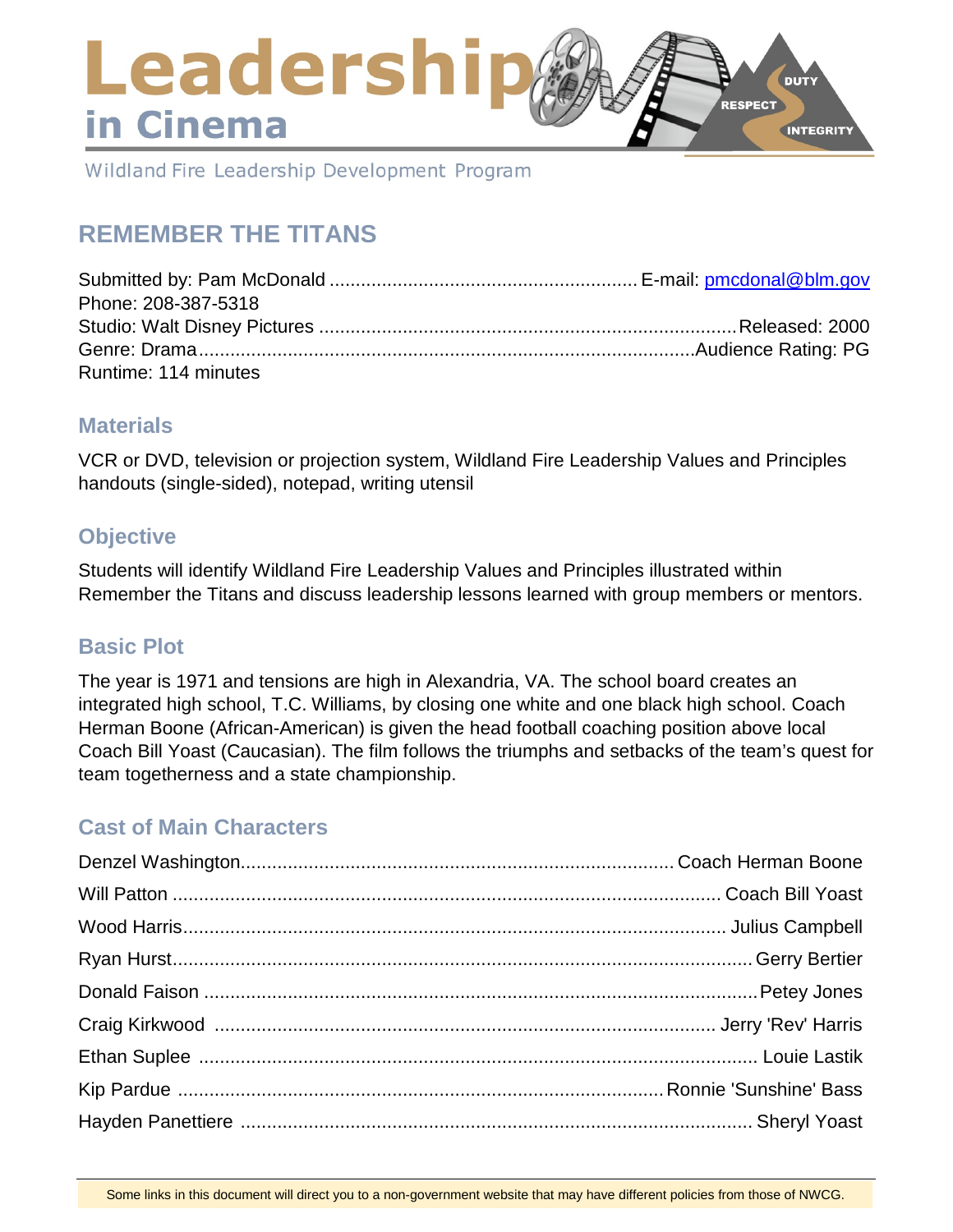# **Facilitation Options:**

Remember the Titans illustrates an abundance of leadership values and principles. Students should have few problems identifying those that correspond to the Wildland Fire Leadership Values and Principles. The objective is not to identify every leadership principle but to promote thought and discussion. Students should be less concerned with how many principles they view within the film and more concerned with how the principles they do recognize can be used to develop themselves as a leader.

The film can be viewed in its entirety or by clip selection, depending on facilitator intent and time schedules. Another method is to have the employee(s) view the film on his/her own and then hold the discussion session.

# **Full-film Facilitation Suggestion**

When opting for the full-film method, the facilitator should determine a good breaking point near the middle of the film.

- 1. Review the Wildland Fire Leadership Values and Principles with students.
- 2. Advise students to document instances within the film that illustrate/violate the Wildland Fire Leadership Values and Principles on the handout provided.
- 3. Break students into small discussion groups.
- 4. Show students Remember the Titans.
- 5. Break. (Suggestion: After the team returns from training camp.)
- 6. Begin the guided discussion.
- 7. Provide a short synopsis with some "ticklers" to pay attention before beginning the rest of the film.
- 8. Resume the film.
- 9. Have students discuss their findings and how they will apply leadership lessons learned to their role in wildland fire suppression. Facilitate discussion in groups that have difficulty.
- 10.Wrap up the session and encourage students to apply leadership lessons learned in their personal and work lives.

# **Clip Facilitation Suggestion:**

- 1. Review the Wildland Fire Leadership Value or Principle targeted for discussion. (May be given or ask students to identify the value or principle being illustrated after viewing the clip.)
- 2. Show the clip.
- 3. Facilitate discussion regarding the selected clip and corresponding value and/or principle.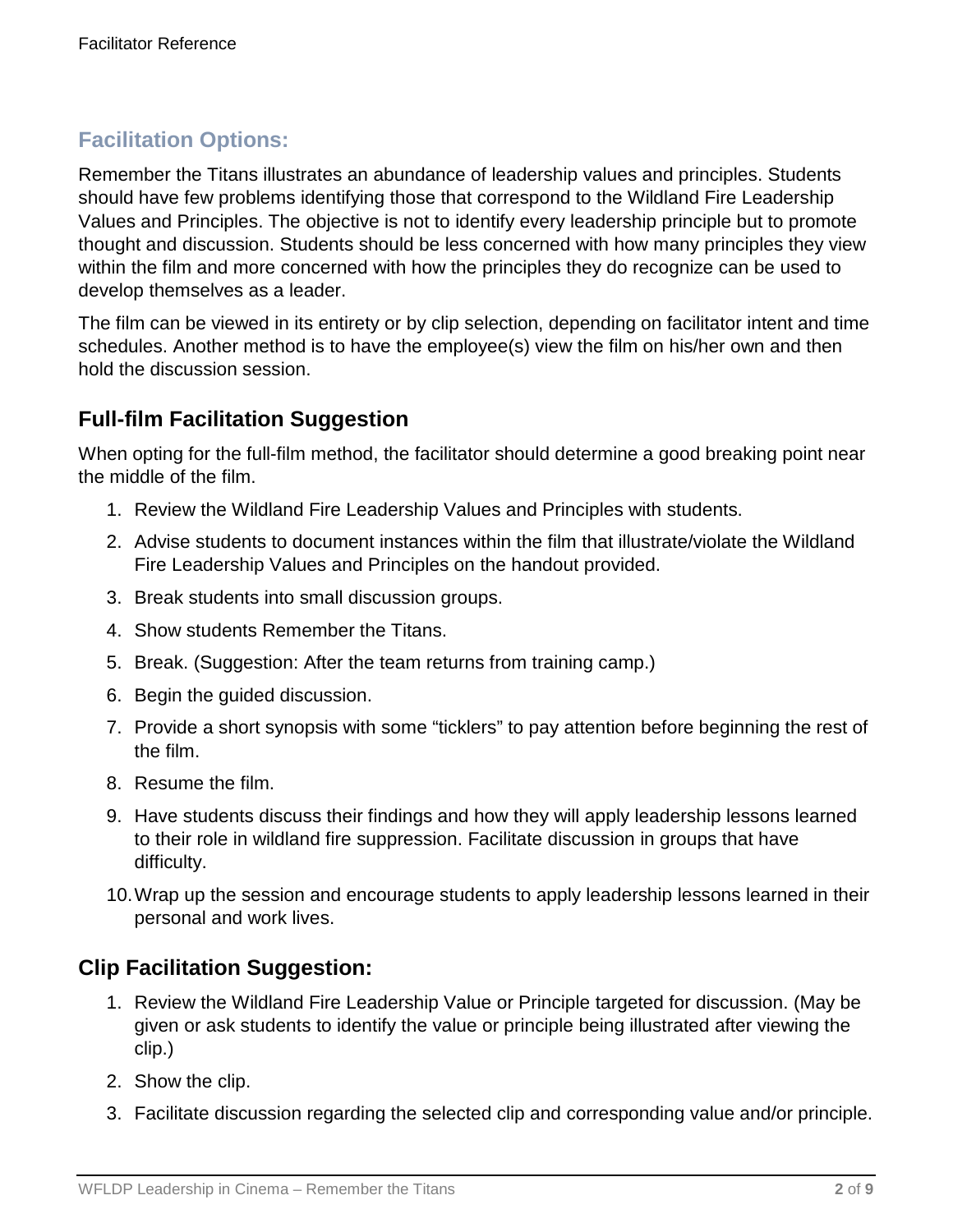- 4. Break students into small discussion groups.
- 5. Have students discuss their findings and how they will apply leadership lessons learned to their role in wildland fire suppression. Facilitate discussion in groups that may have difficulty.
- 6. Wrap up the session and encourage students to apply leadership lessons learned in their personal and work lives.

# **Mentor Suggestion:**

- Use either method presented above. The mentor should be available to the student to discuss lessons learned from the film as well as incorporating them to the student's leadership self-development plan.
- Encouraging individuals to keep a leadership journal is an excellent way to document leadership values and principles that are practiced.
- Suggest other wildland fire leadership toolbox items that will contribute to the overall leadership development of the student.

Hyperlinks have been included to facilitate the use of the Wildland Fire Leadership Development [Program website.](https://www.fireleadership.gov/) Encourage students of leadership to visit the [website.](https://www.fireleadership.gov/)

# **Remember the Titans**

The following clips illustrate the Wildland Leadership Values and Principles. These are only guidelines and may be interpreted differently by other views; they are presented as a guide for facilitation.

# **Duty**

- Boone given the head coaches position. (Takes charge when in charge.)
- Boone clearly sets expectations by requiring proper dress and punctuality for camp.
- Boone addresses players and clearly states expectations of learning about one another.
- Yoast uses Petey Jones as a defensive player. (Considers individual skill levels and developmental needs when assigning tasks.)
- Boone delegates Gary Bertier to handle cutting Ray Budds from the team.

# **Respect**

- Yoast convinces the Hammond players to play for T.C. Williams. (Take care of your subordinate's needs.)
- Boone resolves conflicts between individuals on the team by requiring they learn about one another—otherwise, 3-a-day or 4-a-day practices.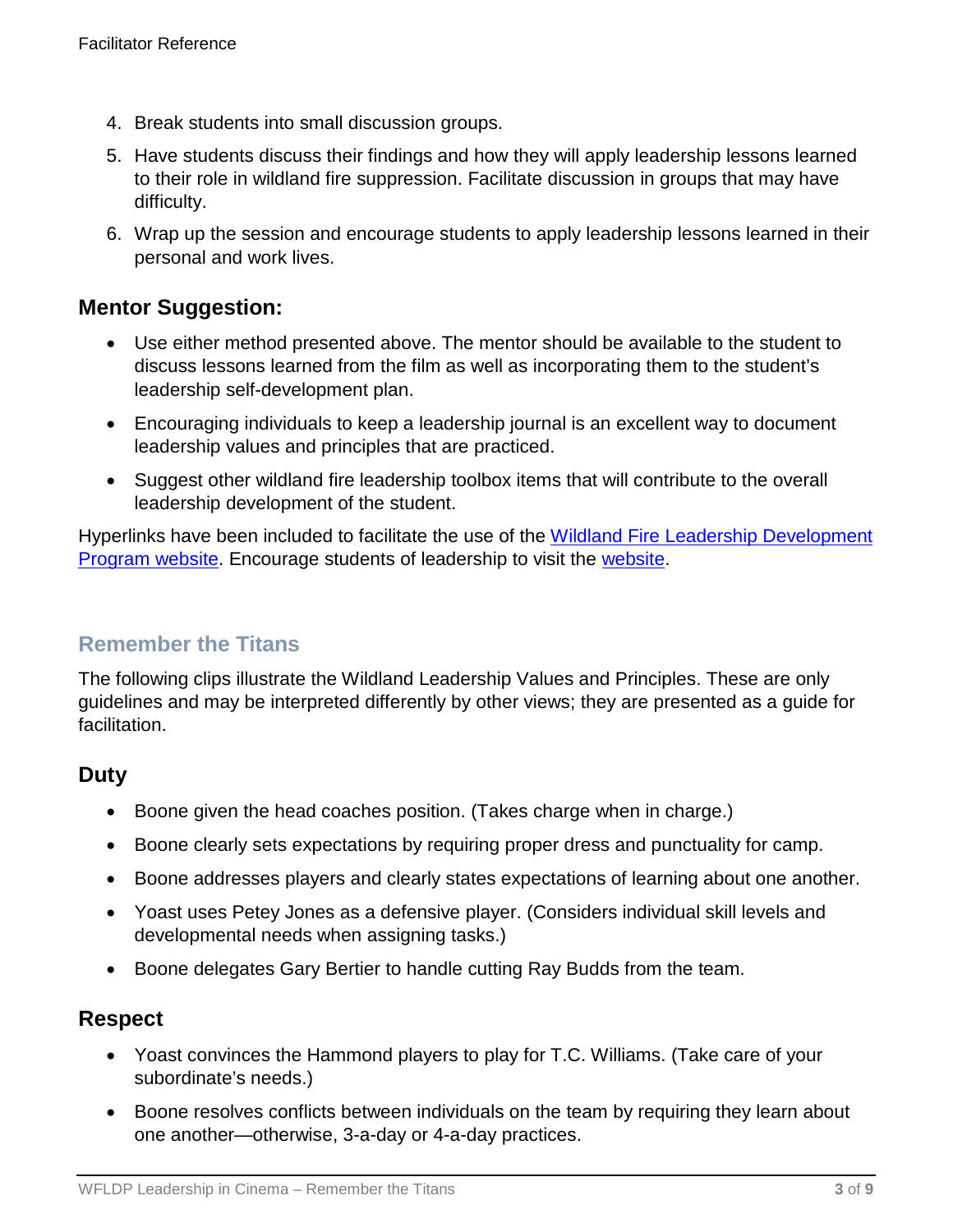- Boone mentors Lewis Lastik by encouraging good grades and weekly briefings on progress.
- Yoast addresses Boone when players are reaching their physical limits during practice. "There is a fine line between tough and crazy. . ." (Consider team experience, fatigue and physical limitations when accepting assignments.)
- Boone gives opponent's defensive analysis to Yoast. (Provide accurate and timely briefings.)

# **Integrity**

- Boone asks the team members to learn about one another. (Know yourself and seek improvement.)
- Boone listens to what Sheryl has to say when she gives her approval of his methods. (Actively listen to feedback from subordinates.)
- Mrs. Bertier asks Julius Campbell not to show discouragement when he visits Gary in the hospital.
- Yoast chooses the difficult right over the easy wrong when he exposes the plot by school board member, Hall of Fame representative and referee to get rid of Boone as head coach.
- Julius Campbell address the team during half time of the state championship game. "We came into this game winners; I'd like to see us go out as winners. "(Accept full responsibility for and correct poor team performance.)

# **Remember the Titans**

# **Guided Discussion – Possible Answers**

- 1. At the beginning of the film, what physical "sign(s)" is used to show separation between the two high schools? When does the "sign(s)" disappear?
	- Hammond High School t-shirts; segregated buses to camp
	- Disappear when Coach Boone when the team is united after football camp at Gettyburg College; Coach Boone integrates buses--defensive and offensive buses.
- 2. Racial tension is the main conflict in Remember the Titans. What conflicts do members of the wildland fire community experience? How can those conflicts be mitigated?
	- Race, culture, egos, management, etc.
	- Answers will vary.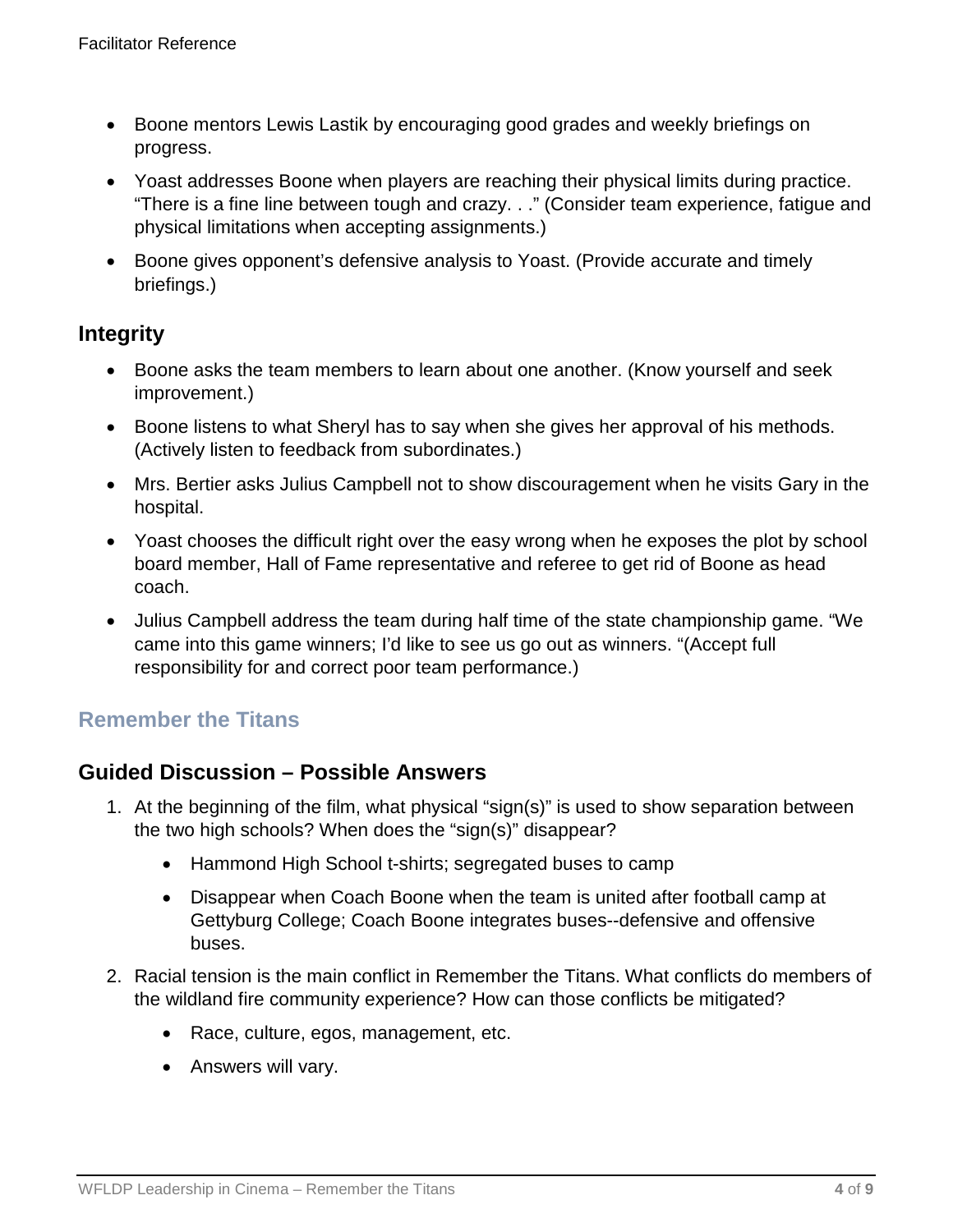- 3. Coach Boone makes a comment about Jerry Lewis and Dean Martin in the film. How effective is this leadership style? Do you agree or disagree with how the situation was handled?
	- Answers will vary.
- 4. What players are used as the bridge between the players of the two high schools? Why are these players successful?
	- Lewis Lastik and Ronnie 'Sunshine' Bass.
	- Neither player has a bias; they have come from integrated schools.
- 5. What techniques does Coach Boone use to bring the team together?
	- Integration on the school buses—defensive bus and offensive bus.
	- Presents a motivational speech at Gettysburg.
	- Requires that players interview each other to learn more about each other.
- 6. What consequence is threatened until team unity is achieved? How effective was this method?
	- 3-a-day or 4-a-day practices.
	- Answers will vary.
- 7. What were a couple instances in the film that illustrate delegation of authority?
	- Coach Boone has Offensive Coach handle issue on the practice field.
	- Coach Yoast allows players to settle blocking problem during night scrimmage.
	- Coach Boone tells Gary Bertier to handle cutting Ray Budds from the team.
- 8. What value/principle is Coaches Boone and Yoast alluding to when they make the statements, "I'll worry about the offense/defense; you worry about the defense/offense."?
	- Ensure that tasks are understood, supervised and accomplished.
	- Take charge when in charge.
- 9. Julius Campbell makes the statement, "Attitude reflects leadership." What is he telling Gary Bertier?
	- Answer will vary.
- 10.Coach Yoast uses players a couple times to challenge Coach Boone's authority. What were the challenges? How did Coach Boone handle those situations?
	- Using Petey Jones as a defensive player and later putting Petey in after benching him.
	- He allowed the actions to occur and avoided the temptation to micro-manage or undermine Coach Yoast's authority.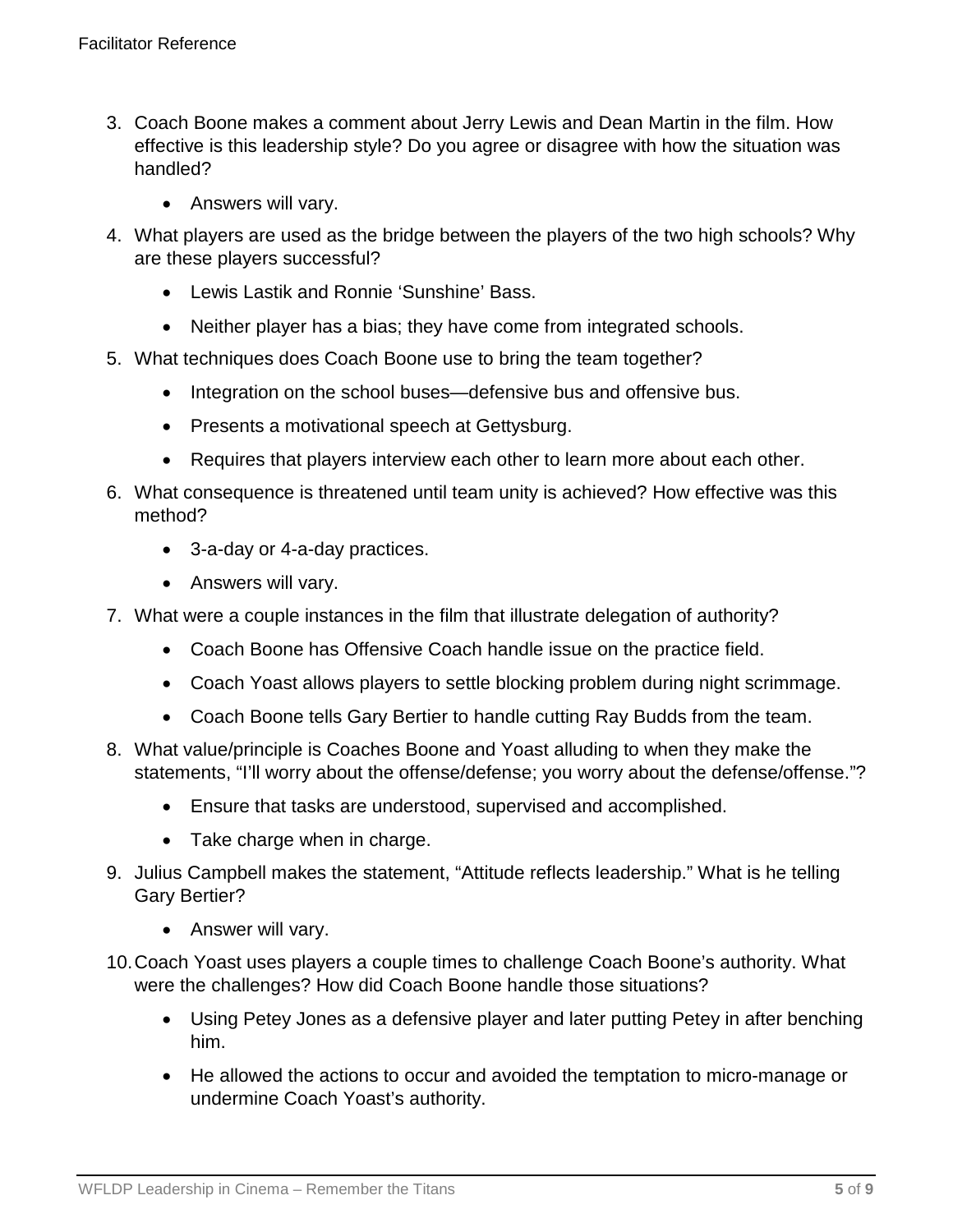- 11.Coach Yoast is presented with losing his Hall of Fame nomination. What is his action? What leadership value/principle does he illustrate?
	- Yoast approaches the referee and exposes the plot knowing that it could cost him the nomination.
	- Choose the difficult right over the easy wrong.
- 12.What characters were used to show the continual struggle for integration and/or team unity throughout the film? Which character has a break through?
	- Ray Budds, football player School board member
	- Gary's girlfriend (breakthrough) Hall of Fame representative
- 13.What leadership value/principle brings the team through when Jerry "Rev" Harris and Gary Bertier are injured?
	- Develop your subordinates for the future.
	- Consider individual skill levels and developmental needs when assigning tasks.
- 14.Which principle does Mrs. Bertier ask Julius Campbell to exhibit when visiting Gary after his accident?
	- Don't show discouragement when facing setbacks.
- 15.If Coach Yoast had taken over head coaching responsibilities, what do you think would have happened?
	- Answers will vary.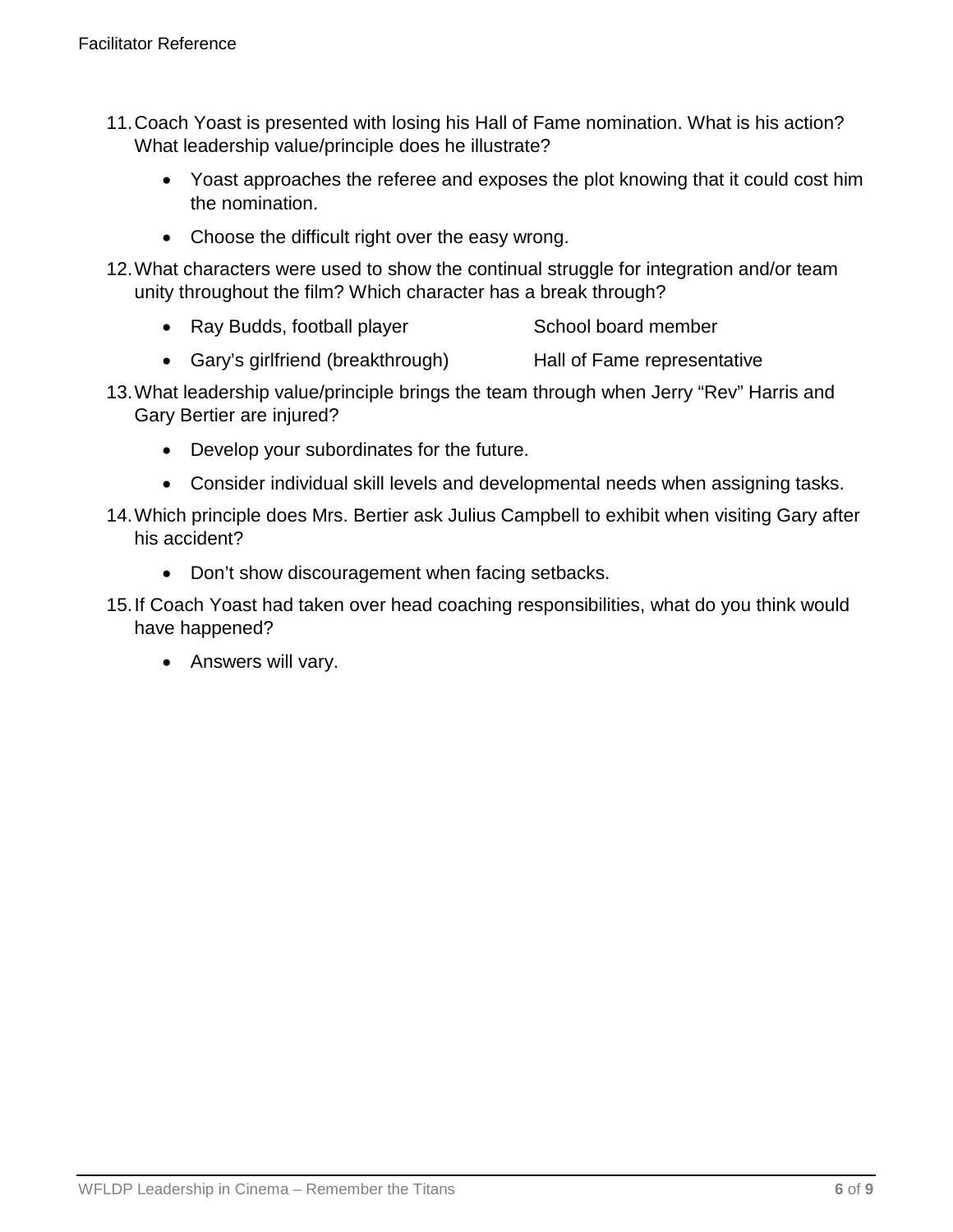#### Be proficient in your job, both technically & as a leader.

- Take charge when in charge.
- Adhere to professional standard operating procedures.
- Develop a plan to accomplish given objectives.

#### Make sound & timely decisions.

- Maintain situation awareness in order to anticipate needed actions.
- Develop contingencies & consider consequences.
- Improvise within the commander's intent to handle a rapidly changing environment.

#### Ensure that tasks are understood, supervised, accomplished.

- Issue clear instructions.
- Observe & assess actions in progress without micro-managing.
- Use positive feedback to modify duties, tasks & assignments when appropriate.

#### Develop your subordinates for the future.

- Clearly state expectations.
- Delegate tasks that you are not required to do personally.
- Consider individual skill levels & developmental needs when assigning tasks.

#### Know your subordinates and look out for their well-being.

- Put the safety of your subordinates above all other objectives.
- Take care of your subordinate's needs.
- Resolve conflicts between individuals on the team.

#### Keep your subordinates informed.

- Provide accurate & timely briefings.
- Give the reason (intent) for assignments & tasks.
- Make yourself available to answer questions at appropriate times.

#### Build the team.

- Conduct frequent debriefings with the team to identify lessons learned.
- Recognize accomplishments & reward them appropriately.
- Apply disciplinary measures equally.

#### Employ your subordinates in accordance with their capabilities.

- Observe human behavior as well as fire behavior.
- Provide early warning to subordinates of tasks they will be responsible for.

- Consider team experience, fatigue & physical limitations when accepting assignments.

#### Know yourself and seek improvement.

- Know the strengths/weaknesses in your character & skill level.
- Ask questions of peers & supervisors.
- Actively listen to feedback from subordinates.

#### Seek responsibility and accept responsibility for your actions.

- Accept full responsibility for & correct poor team performance.
- Credit subordinates for good performance.
- Keep your superiors informed of your actions.

#### Set the example.

- Share the hazards & hardships with your subordinates.
- Don't show discouragement when facing setbacks.
- Choose the difficult right over the easy wrong.





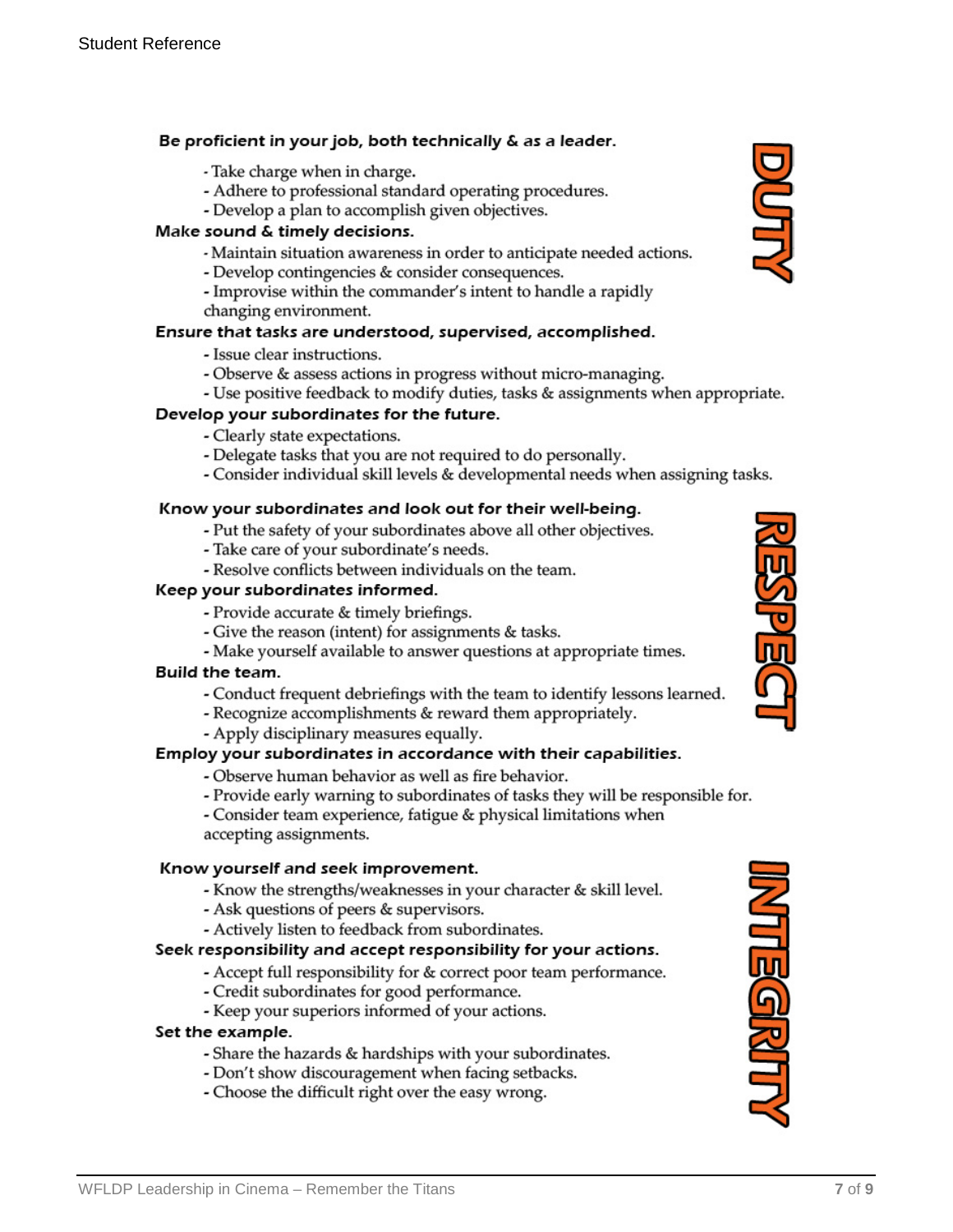### **Remember the Titans**

- 1. Document film clips illustrating or violating the Wildland Fire Leadership Values and Principles.
- 2. Discuss leadership lessons learned from the film with group members or mentor.

### **Duty**

- Be proficient in your job, both technically and as a leader.
- Make sound and timely decisions.
- Ensure that tasks are understood, supervised and accomplished.
- Develop your subordinates for the future.

# **Respect**

- Know your subordinates and look out for their well-being.
- Keep your subordinates informed.
- Build the team.
- Employ your subordinates in accordance with their capabilities.

### **Integrity**

- Know yourself and seek improvement.
- Seek responsibility and accept responsibility for your actions.
- Set the example.